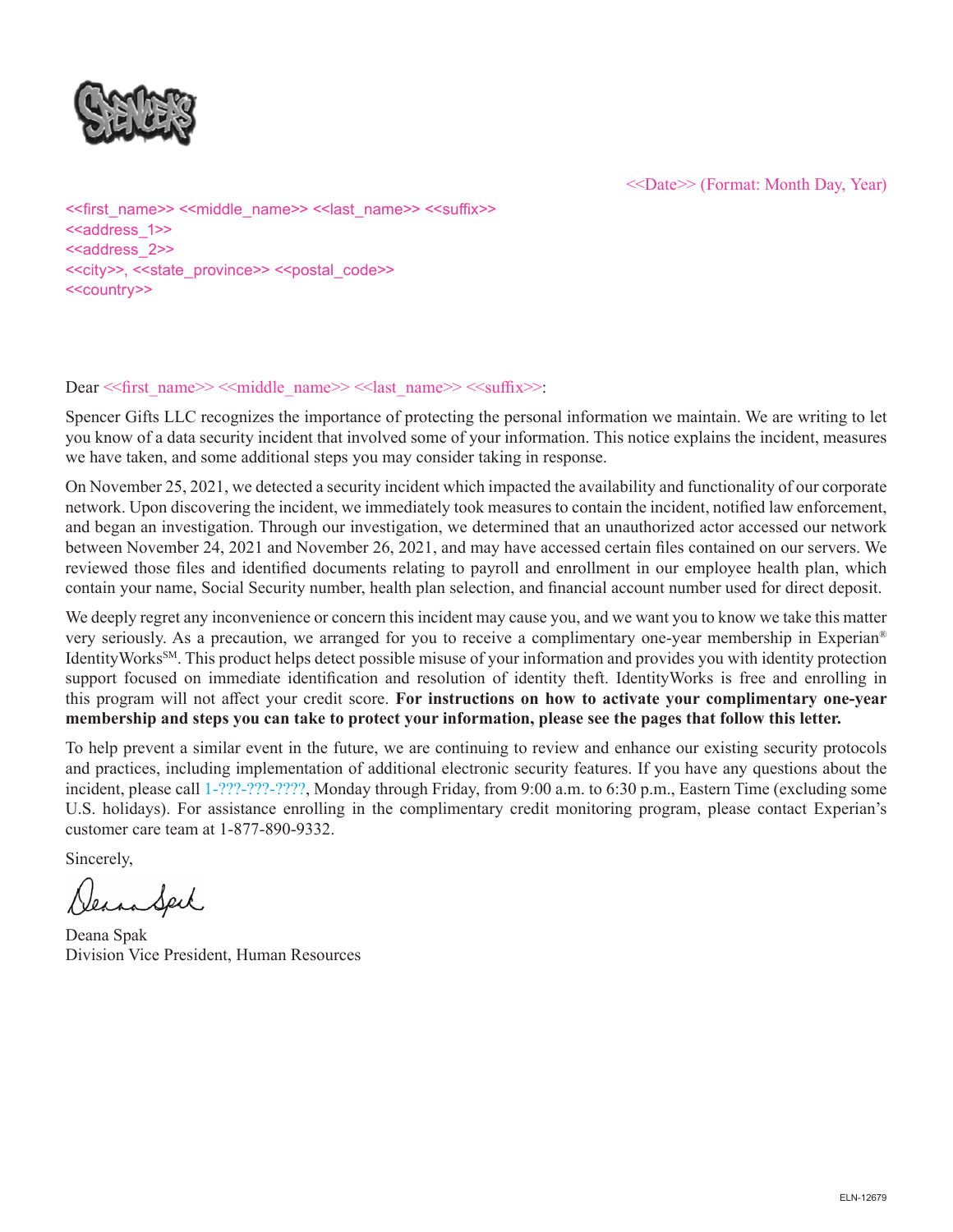#### **Activate IdentityWorks In Three Easy Steps**

- 1. ENROLL by:  $\le b2b$  text 6(activation deadline)>> (Your code will not work after this date.)
- 2. VISIT the **Experian IdentityWorks website** to enroll: **https://www.experianidworks.com/3bcredit**
- 3. PROVIDE the **Activation Code**: **<<activation code s\_n>>**

If you have questions about the product, need assistance with Identity Restoration that arose as a result of this incident or would like an alternative to enrolling in Experian IdentityWorks online, please contact Experian's customer care team at 877-890-9332 by  $\leq b2b$  text 6(activation deadline)>>. Be prepared to provide engagement number  $\leq b2b$ **text\_1(engagement number)>>** as proof of eligibility for the identity restoration services by Experian.

### **ADDITIONAL DETAILS REGARDING YOUR 12 MONTH EXPERIAN IDENTITYWORKS MEMBERSHIP:**

A credit card is **not** required for enrollment in Experian IdentityWorks.

You can contact Experian **immediately without needing to enroll in the product** regarding any fraud issues. Identity Restoration specialists are available to help you address credit and non-credit related fraud.

Once you enroll in Experian IdentityWorks, you will have access to the following additional features:

- **• Experian credit report at signup:** See what information is associated with your credit file. Daily credit reports are available for online members only.\*
- **• Credit Monitoring:** Actively monitors Experian file for indicators of fraud.
- **• Identity Restoration:** Identity Restoration specialists are immediately available to help you address credit and non-credit related fraud.
- **• Experian IdentityWorks ExtendCARETM**: You receive the same high-level of Identity Restoration support even after your Experian IdentityWorks membership has expired.
- **• \$1 Million Identity Theft Insurance\*\*:** Provides coverage for certain costs and unauthorized electronic fund transfers.

If you believe there was fraudulent use of your information and would like to discuss how you may be able to resolve those issues, please reach out to an Experian agent at **877-890-9332**. If, after discussing your situation with an agent, it is determined that Identity Restoration support is needed, then an Experian Identity Restoration agent is available to work with you to investigate and resolve each incident of fraud that occurred (including, as appropriate, helping you with contacting credit grantors to dispute charges and close accounts; assisting you in placing a freeze on your credit file with the three major credit bureaus; and assisting you with contacting government agencies to help restore your identity to its proper condition).

Please note that this Identity Restoration support is available to you for one year from the date of this letter and does not require any action on your part at this time. The Terms and Conditions for this offer are located at www.ExperianIDWorks. com/restoration. You will also find self-help tips and information about identity protection at this site.

<sup>\*</sup> Offline members will be eligible to call for additional reports quarterly after enrolling.

<sup>\*\*</sup> The Identity Theft Insurance is underwritten and administered by American Bankers Insurance Company of Florida, an Assurant company. Please refer to the actual policies for terms, conditions, and exclusions of coverage. Coverage may not be available in all jurisdictions.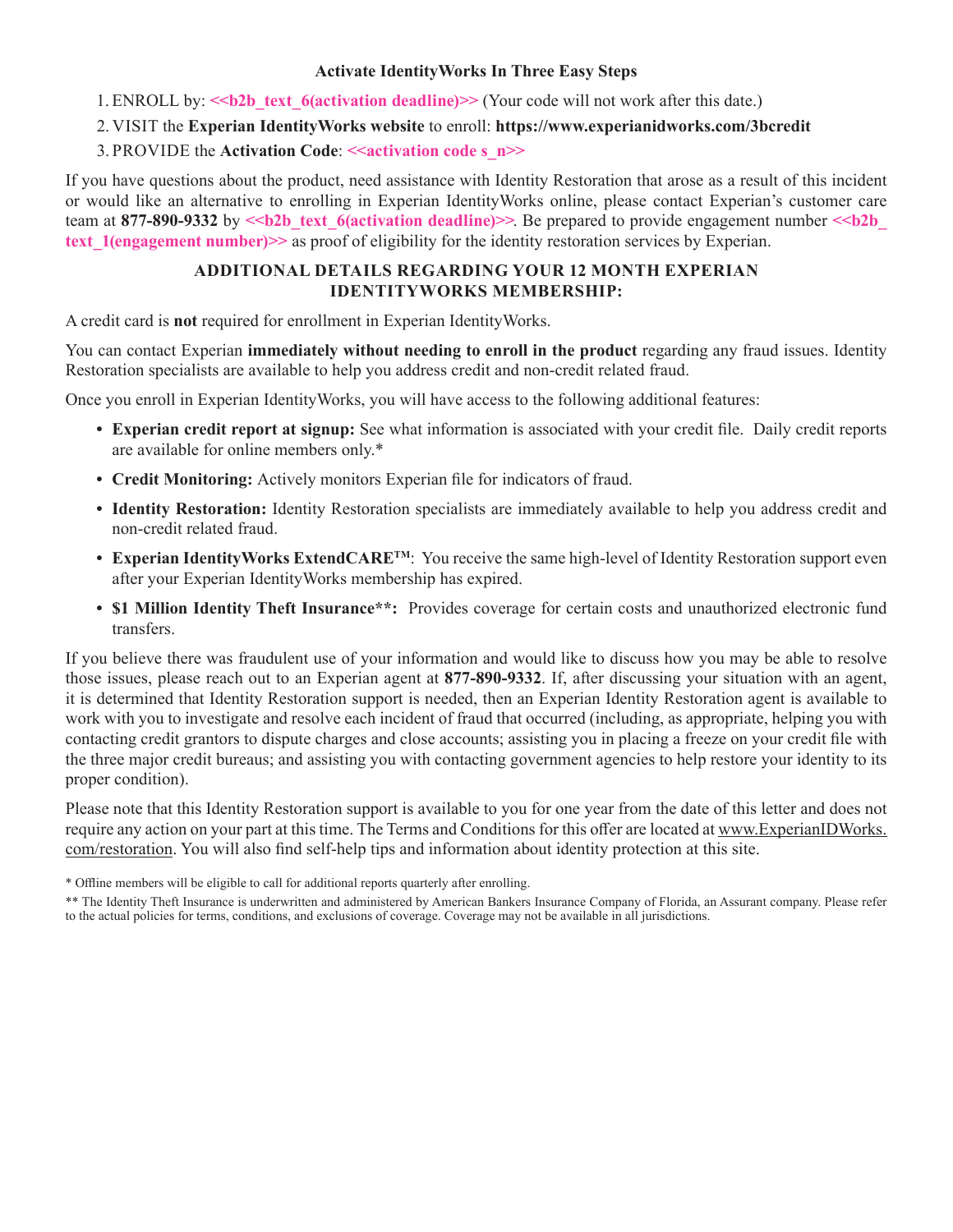#### **ADDITIONAL STEPS YOU CAN TAKE**

We remind you it is always advisable to be vigilant for incidents of fraud or identity theft by reviewing your account statements and free credit reports for any unauthorized activity. You may obtain a copy of your credit report, free of charge, once every 12 months from each of the three nationwide credit reporting companies. To order your annual free credit report, please visit www.annualcreditreport.com or call toll free at 1-877-322-8228. Contact information for the three nationwide credit reporting companies is as follows:

- *• Equifax*, PO Box 740241, Atlanta, GA 30374, www.equifax.com, 1-800-685-1111
- *• Experian*, PO Box 2002, Allen, TX 75013, www.experian.com, 1-888-397-3742
- *• TransUnion*, PO Box 2000, Chester, PA 19016, www.transunion.com, 1-800-916-8800

If you believe you are the victim of identity theft or have reason to believe your personal information has been misused, you should immediately contact the Federal Trade Commission and/or the Attorney General's office in your state. You can obtain information from these sources about steps an individual can take to avoid identity theft as well as information about fraud alerts and security freezes. You should also contact your local law enforcement authorities and file a police report. Obtain a copy of the police report in case you are asked to provide copies to creditors to correct your records. Contact information for the Federal Trade Commission is as follows:

*• Federal Trade Commission*, Consumer Response Center, 600 Pennsylvania Avenue NW, Washington, DC 20580, 1-877-IDTHEFT (438-4338), www.ftc.gov/idtheft

## **Fraud Alerts and Credit or Security Freezes**:

*Fraud Alerts:* There are two types of general fraud alerts you can place on your credit report to put your creditors on notice that you may be a victim of fraud—an initial alert and an extended alert. You may ask that an initial fraud alert be placed on your credit report if you suspect you have been, or are about to be, a victim of identity theft. An initial fraud alert stays on your credit report for one year. You may have an extended alert placed on your credit report if you have already been a victim of identity theft with the appropriate documentary proof. An extended fraud alert stays on your credit report for seven years.

To place a fraud alert on your credit reports, contact one of the nationwide credit bureaus. A fraud alert is free. The credit bureau you contact must tell the other two, and all three will place an alert on their versions of your report.

For those in the military who want to protect their credit while deployed, an Active Duty Military Fraud Alert lasts for one year and can be renewed for the length of your deployment. The credit bureaus will also take you off their marketing lists for pre-screened credit card offers for two years, unless you ask them not to.

*Credit or Security Freezes:* You have the right to put a credit freeze, also known as a security freeze, on your credit file, free of charge, which makes it more difficult for identity thieves to open new accounts in your name. That's because most creditors need to see your credit report before they approve a new account. If they can't see your report, they may not extend the credit.

*How do I place a freeze on my credit reports?* There is no fee to place or lift a security freeze. Unlike a fraud alert, you must separately place a security freeze on your credit file at each credit reporting company. For information and instructions to place a security freeze, contact each of the credit reporting agencies at the addresses below:

- Experian Security Freeze, PO Box 9554, Allen, TX 75013, www.experian.com
- TransUnion Security Freeze, PO Box 2000, Chester, PA 19016, www.transunion.com
- Equifax Security Freeze, PO Box 105788, Atlanta, GA 30348, www.equifax.com

You'll need to supply your name, address, date of birth, Social Security number and other personal information.

After receiving your freeze request, each credit bureau will provide you with a unique PIN (personal identification number) or password. Keep the PIN or password in a safe place. You will need it if you choose to lift the freeze.

*How do I lift a freeze?* A freeze remains in place until you ask the credit bureau to temporarily lift it or remove it altogether. If the request is made online or by phone, a credit bureau must lift a freeze within one hour. If the request is made by mail, then the bureau must lift the freeze no later than three business days after getting your request.

If you opt for a temporary lift because you are applying for credit or a job, and you can find out which credit bureau the business will contact for your file, you can save some time by lifting the freeze only at that particular credit bureau. Otherwise, you need to make the request with all three credit bureaus.